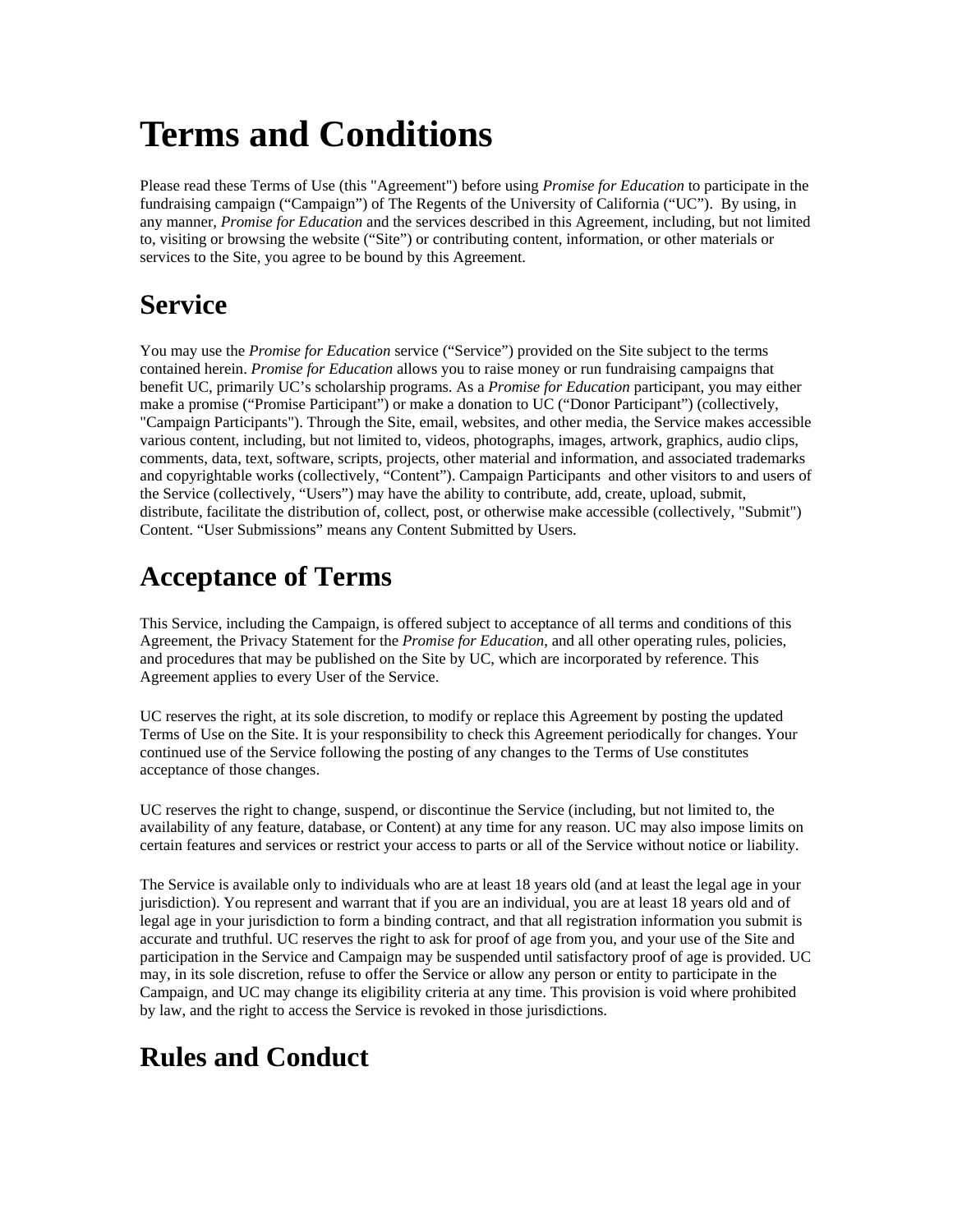As a condition of use, you promise not to use the Service for any purpose that is prohibited by this Agreement or law. The Service is provided only for your own personal, non-commercial use (except as allowed by the terms set forth in the section of this Agreement titled, "Project Fundraising"). You are responsible for all of your activity in connection with the Service. You shall not, and shall not permit any third party using your account to, take any action, or Submit Content, that:

- infringes any patent, trademark, trade secret, copyright, right of publicity, or other right of any other person or entity, or violates any law or contract;
- you should know is false, misleading, or inaccurate;
- is unlawful, threatening, abusive, harassing, defamatory, libelous, deceptive, fraudulent, tortious, obscene, offensive, profane, or invasive of another's privacy;
- constitutes unsolicited or unauthorized advertising or promotional material or any junk mail, spam, or chain letters;
- contains software viruses or any other computer codes, files, or programs that are designed or intended to disrupt, damage, limit, or interfere with the proper function of any software, hardware, or telecommunications equipment or to damage or obtain unauthorized access to any system, data, password, or other information of UC or any third party;
- is made in breach of any legal duty owed to a third party, such as a contractual duty or a duty of confidence;
- impersonates any person or entity, including any employee or representative of UC; or
- violates any applicable UC policies.

Additionally, you shall not: (i) take any action that imposes or may impose (as determined by UC in its sole discretion) an unreasonable or disproportionately large burden on UC's or its third-party providers' infrastructure; (ii) interfere or attempt to interfere with the proper working of the Service or any activities conducted as part of the Service; (iii) bypass any measures UC or its third-party licensors or providers may use to prevent or restrict access to the Service (or other accounts, computer systems, or networks connected to the Service); (iv) run Mail list, Listserv, or any form of auto-responder or "spam" on the Service; or (v) use manual or automated software, devices, or other processes to "crawl" or "spider" any page of the Site.

You shall not directly or indirectly: (i) decipher, decompile, disassemble, reverse engineer, or otherwise attempt to derive any source code or underlying ideas or algorithms of any part of the Service, except to the extent applicable laws specifically permit such activities; (ii) modify, translate, or otherwise create derivative works of any part of the Service; or (iii) copy, rent, lease, distribute, or otherwise transfer any of the rights that you receive hereunder. You shall abide by all applicable local, state, national, and international laws and regulations.

Campaign Participants agree to not abuse other users' personal information. As used in the previous sentence, abuse is defined as using personal information for any purpose other than those explicitly specified in a Promise Participant's project, or is not related to fulfilling delivery of a product or service explicitly specified in a Promise Participant's project.

#### **Registration**

You may view Content on the Site without registering, but as a condition of using certain aspects of the Service, you may be required to register with the Site, in which case you shall provide accurate, complete, and updated Site registration information. Failure to do so shall constitute a breach of this Agreement, which may result in immediate termination of your account. You shall not use as a registration name, domain name, or any other name or term that (i) is the name of another person, with the intent to impersonate that person; (ii) is subject to any rights of another person, without appropriate authorization; or (iii) is offensive, vulgar, or obscene. UC reserves the right in its sole discretion to refuse registration of or cancel a User's registration, domain name, or other name. You are solely responsible for activity that occurs on your account and shall be responsible for maintaining the confidentiality of your password for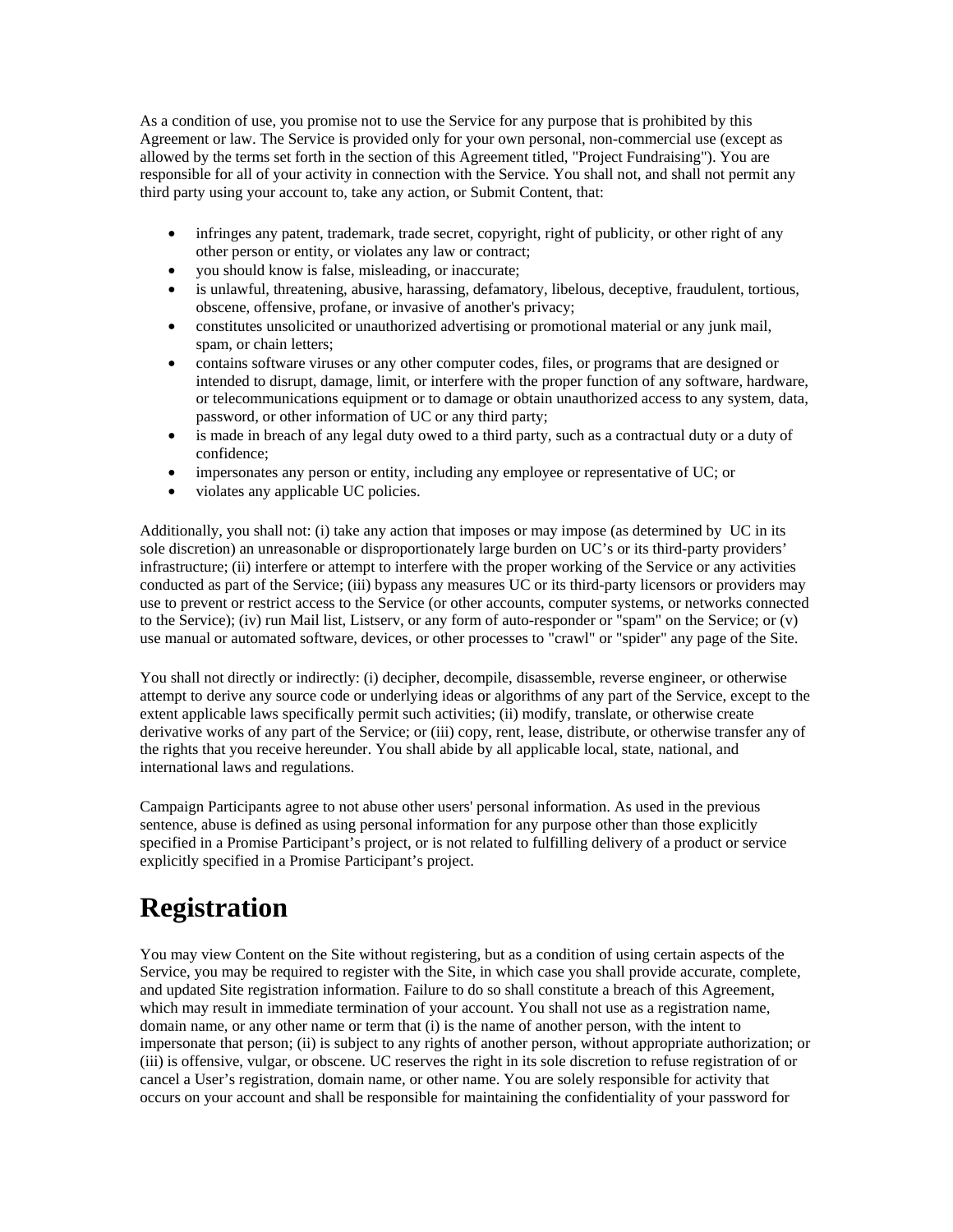the Site. You shall never use another User account without the other User's express permission. You will immediately notify UC in writing of any unauthorized use of your account or other known account-related security breach.

# **Project Fundraising**

*Promise for Education* is a website where Campaign Participants participate in campaigns to raise funds to benefit UC. UC takes no responsibility for the actions or inactions of any Campaign Participants with respect to the Campaign, and Campaign Participants agree to the following terms:

- Donor Participants agree to provide their payment information at the time they choose to make a donation to any campaign. The full payment is due at the time the Donor Participant chooses to make a donation, and no Donor Participant shall be entitled to a refund of his or her donation.
- Donor Participants consent to UC and its payments partner(s) authorizing or reserving a charge on their payment card or other payment method for the full donation amount at the time the donation is made.
- In no event will UC provide any Donor Participant with any goods or services in exchange for a donation to any campaign.
- Campaign Participants agree to make a good faith attempt to fulfill each promise.
- For all campaigns, *Promise for Education* gives to the Promise Participants each Donor Participant's first and last name, or other Site registration information, and donation amount. In connection with a particular Promise Participant's campaign, *Promise for Education* may also provide a Promise Participant with Donor Participants' names and other contact information (including email or physical address), as necessary for the Promise Participant to fulfill the terms of his or her campaign.
- UC reserves the right to reject, cancel, interrupt, remove, or suspend a campaign at any time and for any reason, which shall have no effect on and shall not entitle any Donor Participant to a refund for a donation to a campaign. UC is not liable for any damages as a result of any of those actions. UC's policy is not to comment on the reasons for any of those actions.

UC is not liable for any damages or loss incurred relating to the use of the Service or participation by any party in the fundraising Campaign. UC is under no obligation to become involved in disputes between any Users, or between Users and any third party arising in connection with the use of the Service. This includes, but is not limited to, delivery of goods and services, and any other terms, conditions, warranties, or representations associated with campaigns on the Site. UC does not oversee the performance or punctuality of any promise made by any Promise Participant. UC does not endorse any User Submissions. You release UC, its licensees, vendors and contractors, and their respective officers, employees, agents, and successors in rights from claims, damages, and demands of every kind, known or unknown, suspected or unsuspected, disclosed or undisclosed, arising out of or in any way related to such disputes and the Service.

#### **Fees and Payments**

Joining *Promise for Education* is free. However, UC and its payments partner(s) may charge an administrative fee of up to ten percent (10%), which will be deducted from a Donor Participant's donation, and used to help support the costs associated with raising and administering Campaign funds. In addition, you are solely responsible for any applicable fees, taxes or other assessments associated with your use of the Service.

UC is not responsible for the performance of its payment partner(s).

## **Third-Party Sites**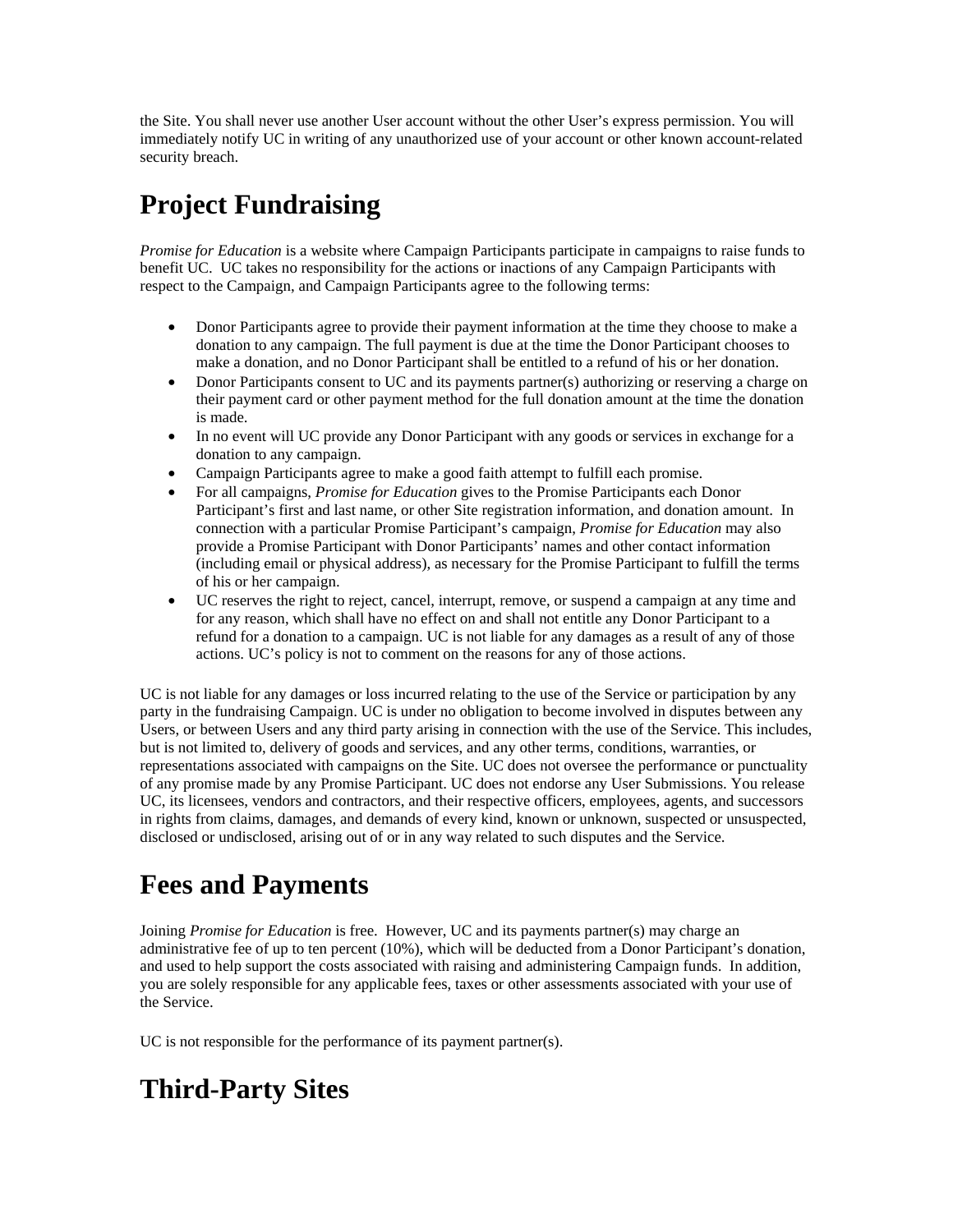*Promise for Education* may permit you to link to other websites or resources on the internet, and other websites or resources may contain links to the Site. When you access third-party websites, you do so at your own risk. Those other websites are not under UC's control, and you acknowledge that UC is not liable for the content, functions, accuracy, legality, appropriateness, or any other aspect of those other websites or resources. The inclusion on another website of any link to the Site does not imply endorsement by or affiliation with UC. You further acknowledge and agree that UC shall not be liable for any damage related to the use of any content, goods, or services available through any third-party website or resource.

#### **Content and License**

You agree that the Service contains Content provided by UC, UC's partners and Users, and such Content may be protected by copyrights, trademarks, service marks, patents, trade secrets, or other rights and laws. You shall abide by and maintain all copyright and other legal notices, information, and restrictions contained in any Content accessed through the Service.

UC grants to each User of the Service a worldwide, non-exclusive, non-sublicensable and non-transferable license to use and reproduce the Content, solely for personal, non-commercial use. Use, reproduction, modification, distribution, or storage of any Content for other than personal, non-commercial use is prohibited without prior written permission from UC, or from the copyright holder. You shall not sell, license, rent, or otherwise use or exploit any Content for commercial use or in any way that violates any third-party right.

#### **Intellectual Property**

By Using the Site and participating in the Campaign, you agree to the following terms:

- UC will not have any ownership rights over User Submissions. However, UC needs the license set forth in this paragraph to perform and market the Service on your behalf and on behalf of its other Users and itself. You grant to UC the worldwide, non-exclusive, perpetual, irrevocable, royaltyfree, sublicensable, transferable right to (and to allow others acting on its behalf to: (i) use, edit, modify, prepare derivative works of, reproduce, host, display, stream, transmit, playback, transcode, copy, feature, market, sell, distribute, and otherwise fully exploit your User Submissions and your trademarks, service marks, slogans, logos, and similar proprietary rights (collectively, the "Trademarks") in connection with (a) the Service, (b) UC's activities, (c) promoting, marketing, and redistributing part or all of the Site (and derivative works thereof) or the Service in any media formats both known and unknown and through any media channels (including, without limitation, third-party websites); (ii) take whatever other action is required to perform and market the Service; (iii) allow its Users to stream, transmit, playback, download, display, feature, distribute, collect, and otherwise use the User Submissions and Trademarks in connection with the Service; and (iv) use and publish, and permit others to use and publish, the User Submissions, Trademarks, names, likenesses, and personal and biographical materials of you and the members of your group, in connection with the provision or marketing of the Service. The foregoing license grant to UC does not affect your other ownership or license rights in your User Submissions, including the right to grant additional licenses to your User Submissions.
- You are publishing your User Submission, and you may be identified publicly by your name or Site registration information in association with your User Submission.
- You grant to each User a non-exclusive license to access your User Submissions through the Service, and to use, edit, modify, reproduce, distribute, prepare derivative works of, display and perform such User Submissions solely for personal, non-commercial use.
- You further agree that your User Submissions will not contain third-party copyrighted material, or material that is subject to other third-party proprietary rights (the "third-party material"). To the extent you use any material, you represent and warrant that you have obtained permission from the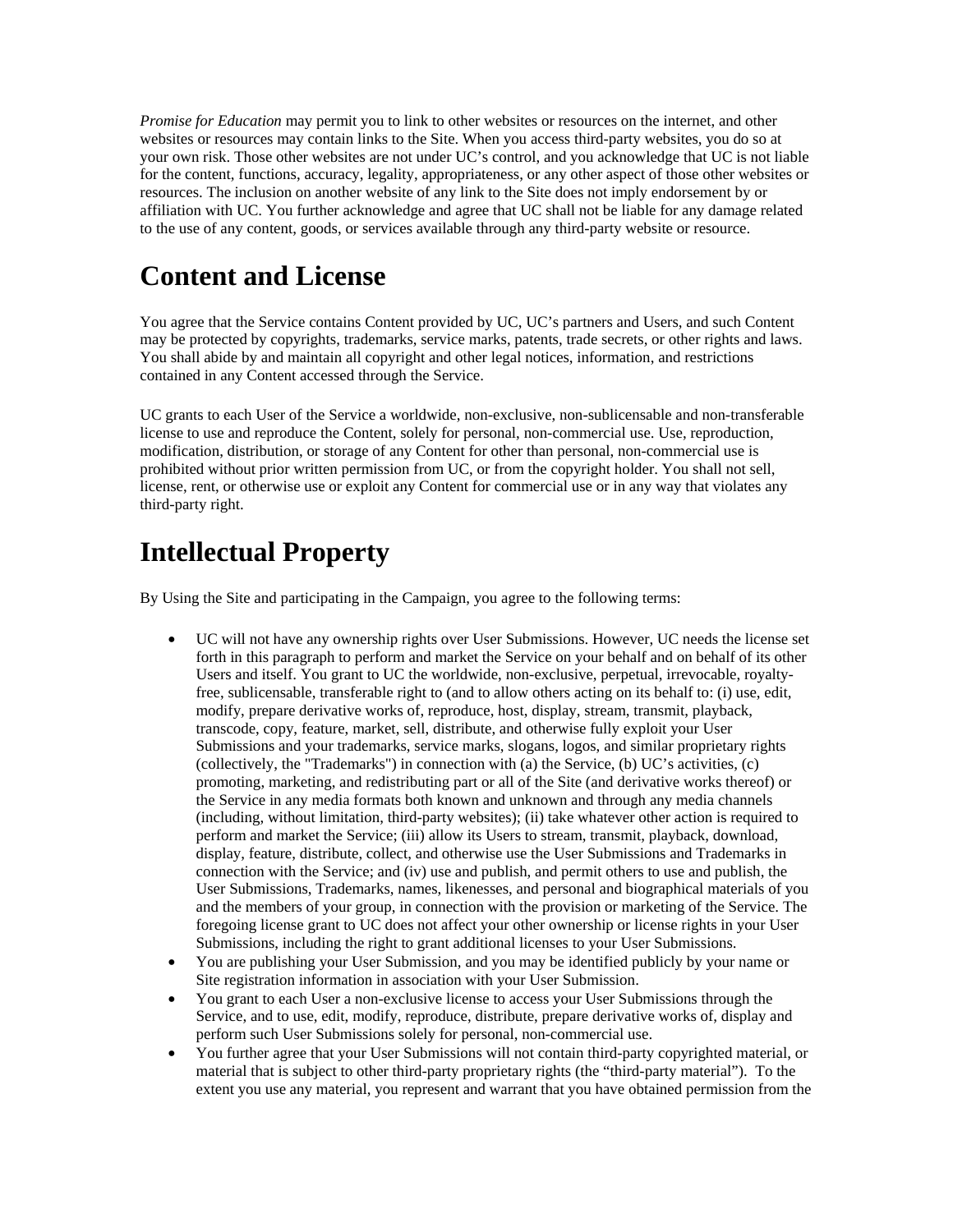rightful owner of the third-party material or you are otherwise legally entitled to post the thirdparty material on *Promise for Education* and to grant UC all of the license rights granted herein.

- You warrant that you have the authority to permit UC to exercise all the rights granted above, and you will pay any royalties and other amounts owed to any person or entity based on your Submitting User Submissions to the Service or UC's publishing or hosting of the User Submissions as contemplated by this Agreement.
- The use or other exploitation of User Submissions by UC and Users as contemplated by this Agreement will not infringe or violate the rights of any third party, including without limitation any privacy rights, publicity rights, copyrights, contract rights, or any other intellectual property or proprietary rights.
- UC shall have the right to delete, edit, modify, reformat, excerpt, or translate any of your User Submissions.
- All information publicly posted or privately transmitted through the Site is the sole responsibility of the person from which that content originated.
- UC will not be liable for any errors or omissions in any Content.
- UC cannot guarantee the identity of any other Users with whom you may interact while using the Service.
- All Content you access through the Service is at your own risk and you will be solely responsible for any resulting damage or loss to any party.

In accordance with the Digital Millennium Copyright Act ("DMCA"), UC has adopted a policy of, in appropriate circumstances, terminating User accounts that are repeat infringers of the intellectual property rights of others. UC reserves the right to terminate User accounts based on a single infringement as well.

### **Copyright Notifications**

UC will remove infringing materials in accordance with the DMCA if properly notified that such materials infringe copyright. If you believe that your work has been copied in a way that constitutes copyright infringement, please notify UC's DMCA Agent in writing at dmca.agent@ucop.edu. Your notice must contain the following information (please confirm these requirements with your legal counsel, or see the U.S. Copyright Act, 17 U.S.C. § 512(c)(3), for more information):

- an electronic or physical signature of the person authorized to act on behalf of the owner of the copyright interest;
- a description of the copyrighted work that you claim has been infringed;
- a description of where the material that you claim is infringing is located on the Site, sufficient for UC to locate the material;
- your address, telephone number, and email address;
- a statement by you that you have a good faith belief that the disputed use is not authorized by the copyright owner, its agent, or the law; and
- a statement by you that the information in your notice is accurate and, under penalty of perjury, that you are the copyright owner or authorized to act on the copyright owner's behalf.

If you believe that your work has been removed or disabled by mistake or misidentification, please notify UC's DMCA Agent in writing. Your counter-notice must contain the following information (please confirm these requirements with your legal counsel or see the U.S. Copyright Act, 17 U.S.C.  $\S$  512(g)(3), for more information):

- a physical or electronic signature of the user of the Services;
- identification of the material that has been removed or to which access has been disabled and the location at which the material appeared before it was removed or access to it was disabled;
- a statement made under penalty of perjury that the subscriber has a good faith belief that the material was removed or disabled as a result of mistake or misidentification of the material; and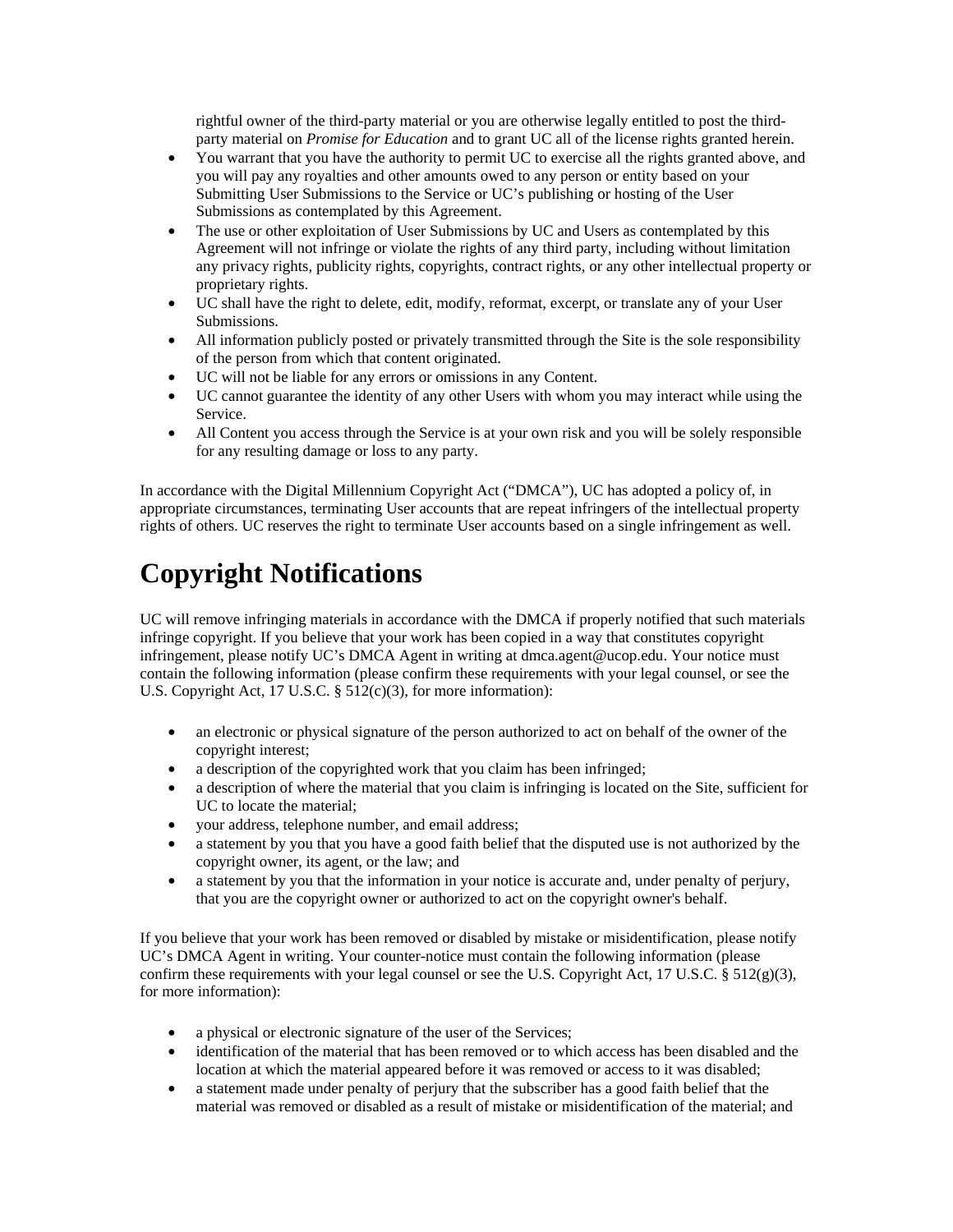• the subscriber's name, address, telephone number, and a statement that the subscriber consents to the jurisdiction of the Federal District Court for the judicial district in which the address is located, or if the subscriber's address is outside of the United States, for any judicial district in which the service provider may be found, and that the user will accept service of process from the person who provided notification under Section 512(c)(3) or an agent of such person.

Under the Copyright Act, any person who knowingly materially misrepresents that material is infringing or was removed or disabled by mistake or misidentification may be subject to liability.

If you fail to comply with these notice requirements, your notification or counter-notification may not be valid.

Our designated copyright agent for notice of alleged copyright infringement is:

*UCOP DMCA Agent Attn: Stephen Lau, Policy Director Information Technology Services 1111 Franklin Street, 7h Floor Oakland, CA 94607 dmca.agent@ucop.edu*

#### **Termination**

UC may terminate your access to the Service, without cause or notice. If you wish to terminate your account, you may do so by following the instructions on the Site. Any fees paid or donations made to UC are non-refundable. All provisions of this Agreement that by their nature should survive termination shall survive termination, including, without limitation, ownership provisions, warranty disclaimers, indemnity, and limitations of liability.

#### **Warranty Disclaimer**

UC has no special relationship with or fiduciary duty to you. You acknowledge that UC has no duty to take any action regarding any of the following: which Users gain access to the Site; what Content Users access through the Site; what effects the Content may have on Users; how Users may interpret or use the Content; or what actions Users may take as a result of having been exposed to the Content. UC cannot guarantee the authenticity of any data or information that Users provide about themselves, their campaigns, projects or promises. You release UC from all liability for your having acquired or not acquired Content through the Site. The Site may contain, or direct you to websites containing, information that some people may find offensive or inappropriate. UC makes no representations concerning any Content on the Site, and UC is not liable for the accuracy, copyright compliance, legality, or decency of material contained on the Site.

UC does not guarantee that any Content will be made available through the Service. UC has no obligation to monitor the Service or Content. UC reserves the right to, at any time, for any reason, and without notice: (i) cancel, reject, interrupt, remove, or suspend a campaign or project; (ii) remove, edit, or modify any Content, including, but not limited to, any User Submission; and (iii) remove or block any User or User Submission. UC reserves the right not to comment on the reasons for any of these actions.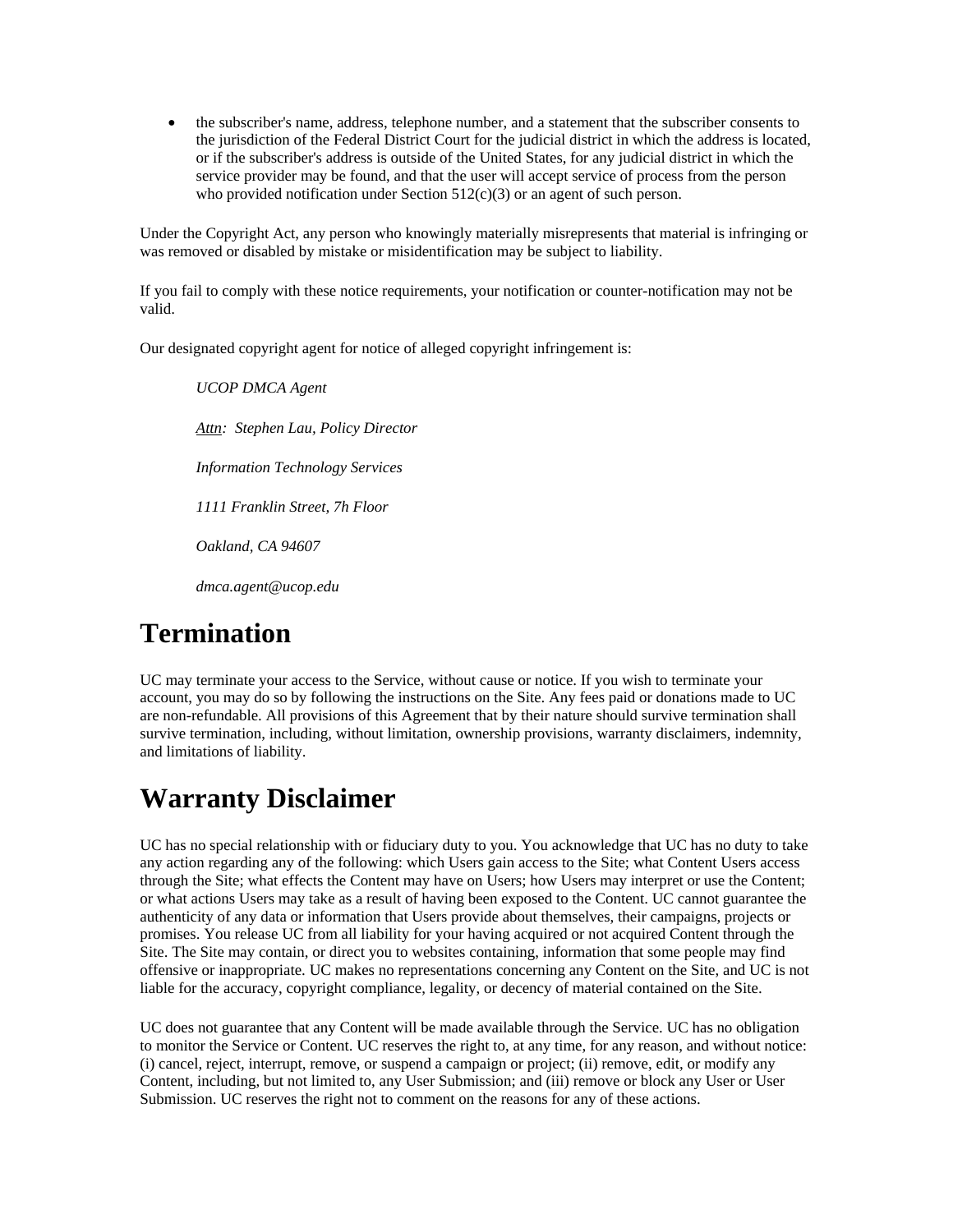The Service is provided "as is" and "as available" and is without warranty of any kind, express or implied, including, but not limited to, the implied warranties of title, non-infringement, merchantability, and fitness for a particular purpose, and any warranties implied by any course of performance or usage of trade, all of which are expressly disclaimed. UC, and its Regents, employees, agents, suppliers, partners, licensors, vendors, contractors and content providers do not warrant that: (a) the Service will be secure or available at any particular time or location; (b) any defects or errors will be corrected; (c) any content or software available at or through the Service is free of viruses or other harmful components; or (d) the results of using the Service will meet your requirements. Your use of the Service is solely at your own risk. Some states or countries do not allow limitations on how long an implied warranty lasts, so the above limitations may not apply to you.

ELECTRONIC COMMUNICATIONS PRIVACY ACT NOTICE (18 U.S.C. § 2701-2711): UC MAKES NO GUARANTY OF CONFIDENTIALITY OR PRIVACY OF ANY COMMUNICATION OR INFORMATION TRANSMITTED ON THE SITE OR ANY WEBSITE LINKED TO THE SITE. UC will not be liable for the privacy of email addresses, registration and identification information, disk space, communications, confidential or trade-secret information, or any other Content stored on UC's equipment, transmitted over networks accessed by the Site, or otherwise connected with your use of the Service. The foregoing sentences only apply to the extent they comport to UC's privacy policies.

#### **Indemnification**

You will defend, indemnify and hold UC, its Regents, licensors, vendors, contractors, and their respective officers, employees and agents, harmless from and against any and all liability, loss, expense (including reasonable attorneys' fees), fines, or claims for injury or damages in any way related to your use or misuse, or access to *Promise for Education*, Service or Content or User Submissions, participation in *Promise for Education* or Service, violation of this Agreement, or infringement by you, or any third party using your account, of any intellectual property or other right of any person or entity. You shall not settle such liability, loss, expense (including reasonable attorneys' fees), or claims for injury or damages without prior written consent of UC, which consent shall not be unreasonably withheld.

#### **Release**

In return for your participation in the Service, you, for yourself, heirs, personal representatives and assigns, release from, waive, discharge and promise not to sue UC for any and all claims in any way related to your participation, including the negligence of UC.

#### **Limitation of Liability**

In no event shall UC, nor its Regents, licensors, vendors, contractors, and their respective employees, agents, partners, suppliers, or content providers, be liable under contract, tort, strict liability, negligence, or any other legal or equitable theory with respect to the Service (i) for any lost profits, data loss, cost of procurement of substitute goods or services, or special, indirect, incidental, punitive, or consequential damages of any kind whatsoever, substitute goods or services (however arising), (ii) for any bugs, viruses, trojan horses, or the like (regardless of the source of origination), or (iii) for any direct damages in excess of (in the aggregate) one hundred U.S. dollars (\$100.00). Some states or countries do not allow the exclusion or limitation of incidental or consequential damages, so the above limitations and exclusions may not apply to you.